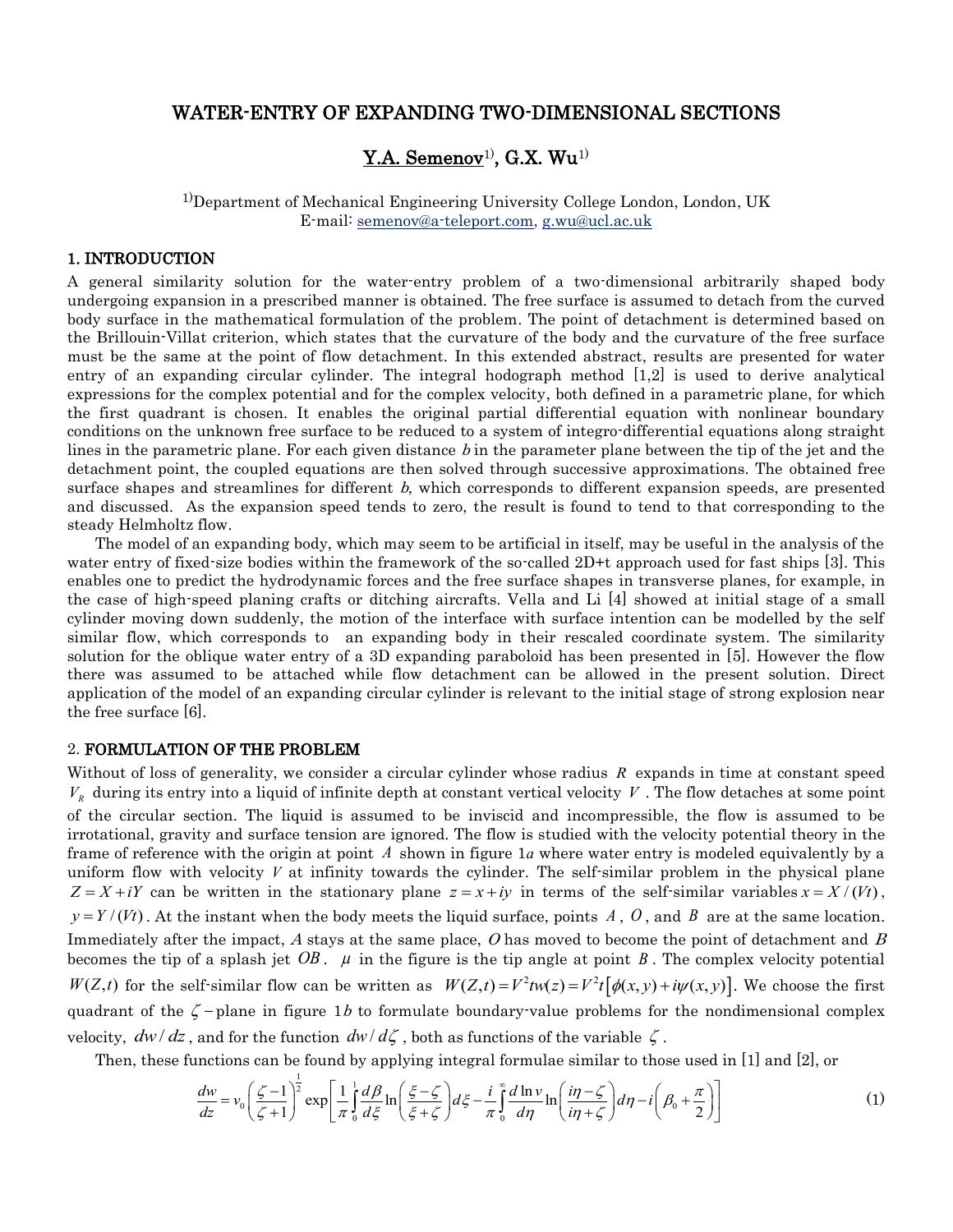

Figure 1. (a) The similarity plane 
$$
z = x + iy
$$
, (b) the  $\zeta$  - plane of the parametric variable  $\zeta$ .  

$$
\frac{dw}{d\zeta} = \frac{K\zeta}{\left(\zeta^2 + b^2\right)^{\frac{\mu}{\pi}-1}} \exp\left[\frac{1}{\pi} \int_0^1 \frac{d\gamma}{d\zeta} \ln(\zeta^2 - \zeta^2) d\zeta + \frac{1}{\pi} \int_0^{\infty} \frac{d\theta}{d\eta} \ln(\eta^2 + \zeta^2) d\eta\right],
$$
(2)

where  $\beta(\xi)$  is the velocity direction along the wetted part of the cylinder,  $v(\eta)$  is the magnitude of the velocity along the free surface,  $\beta_0 = \beta(\xi)_{\xi=0}$  and  $v_0 = v(\eta)_{\eta=0}$  are respectively their values at point O, K is a real scale factor, and *b* is the free parameter of the solution which governs the speed of expansion;  $\theta(\eta) = \tan^{-1}(v_n/v_s)$  is the angle between the velocity vector and the free surface, and  $\gamma(\xi) = \tan^{-1}(v_n/v_s)$  is the angle between the velocity vector and the wetted part of the cylinder surface. The velocity field and the relation between the  $\zeta$ -plane and the similarity plane,  $z = z(\zeta)$ , can be determined based on the above expressions.

The functions  $v(\eta)$  and  $\theta(\eta)$  are determined from the dynamic and the kinematic boundary conditions on the free surface, while the functions  $\beta(\xi)$  and  $\gamma(\xi)$  can be found from the given shape of the body,  $\delta[s(\xi)]$ , where  $s = s(\xi)$  is the arc length coordinate along the boundary and  $s = 0$  corresponds to point B. From the similarity expansion of the body the normal component of the velocity is obtained as  $v_n = \text{Im}(\bar{z}_k e^{i\delta})$ , where  $\bar{z}_b$  is the complex conjugate coordinate of a point on the body, and  $\delta$  is the slope of the body at that point.

Flow detachment. According to the Brillouin–Villat criterion of flow detachment from a curved body, the curvature of the free streamline is equal to the curvature of the body at the point of detachment. This criterion has been used for steady flows. Here we use this criterion to determine detachment point for the present case. We introduce the function  $\overline{\delta}(\eta)$  which is the slope of the free surface and the function. The velocity direction  $\overline{\beta}(\eta)$  on<br>the free surface can be obtained from Eq.(1) at  $\zeta = i\eta$  as<br> $\overline{\beta}(\eta) = -\text{Im}\left(\ln \frac{dw}{dz}\Big|_{$ the free surface can be obtained from Eq.(1) at  $\zeta = i\eta$  as Solved from Eq. (1) at  $\zeta = i\eta$  as<br>  $\left(\ln \frac{dw}{dz}\right)_{\zeta = i\eta}$  as<br>  $\left(\ln \frac{dw}{dz}\right)_{\zeta = i\eta}$  and  $\eta - \frac{1}{\pi} \int_0^1 \frac{d\beta}{d\zeta} \left(-2\arctan \frac{\eta}{\zeta}\right) d\zeta + \frac{1}{\pi} \int_0^{\infty} \frac{d\ln v}{d\eta} \ln \left|\frac{\eta' - \eta}{\eta' + \eta}\right| d\eta$ 

$$
\bar{\beta}(\eta) = -\operatorname{Im}\left(\ln \frac{dw}{dz}\bigg|_{\zeta=i\eta}\right) = \arctan \eta - \frac{1}{\pi} \int_0^1 \frac{d\beta}{d\xi} \left(-2\arctan \frac{\eta}{\xi}\right) d\xi + \frac{1}{\pi} \int_0^\infty \frac{d\ln v}{d\eta} \ln \left|\frac{\eta'-\eta}{\eta'+\eta}\right| d\eta' + \beta_0.
$$
\n(3)

Then, the curvature of the free surface can be determined as follows

$$
\chi = \frac{d\overline{\delta}}{ds} = \frac{d\overline{\delta}}{d\eta} / \frac{ds}{d\eta},\tag{4}
$$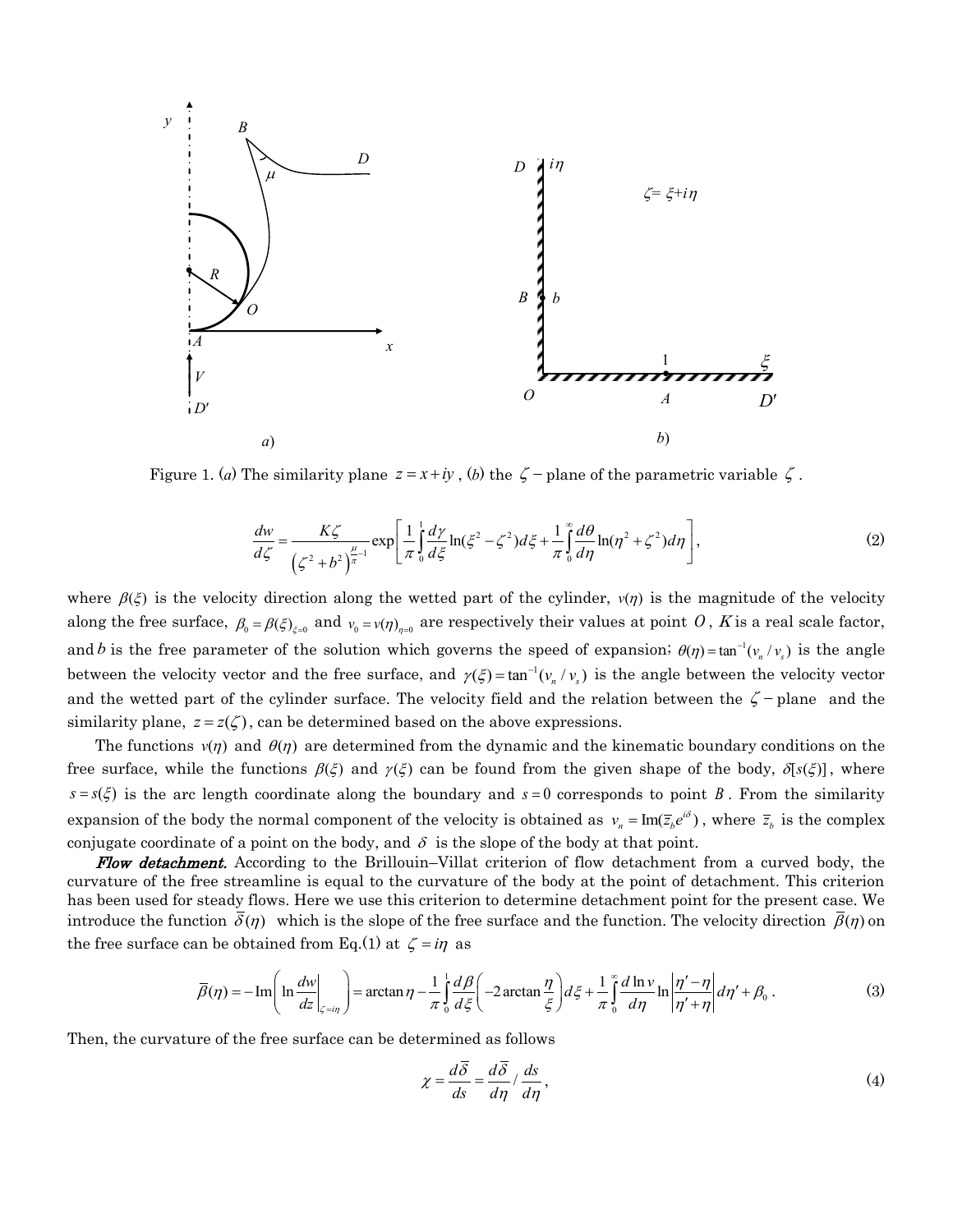where  $ds/d\eta = |dz/d\zeta|_{\zeta = i\eta} = |dw/d\zeta|_{\zeta = i\eta} / |dw/dz|_{\zeta = i\eta} = |dw/d\zeta|_{\zeta = i\eta} / v(\eta)$  and  $\overline{\delta}(\eta) = \overline{\beta}(\eta) + \theta(\eta)$  are obtained using Eq.(1) and (2). At the detachment point  $\hat{O}$  Eq.(4) becomes

$$
\chi_O = \lim_{\substack{s \to s_0 \\ \eta \to 0}} \left( \frac{d\overline{\beta}}{ds} + \frac{d\theta}{ds} \right),\tag{5}
$$

where  $s_0 = s(\eta)_{\eta=0} = s(\xi)_{\xi=0}$  is the arc length coordinate of detachment point O. From the definition of the function  $\theta(\eta)$  we can write  $dw/ds = ve^{i\theta}$ . On the other hand, using the definition of the complex velocity and taking into account that  $dz/ds = e^{i\bar{\delta}}$ , we can obtain  $dw/ds = e^{i\bar{\delta}}dw/dz$ . Thus, we can write

$$
ve^{i\theta} = \frac{dw}{dz}e^{i\bar{\delta}}.
$$
 (6)

By differentiating the left- and right-hand sides of the above equation with respect to *s* , we obtain

$$
ve^{i\theta}\left(\frac{d\ln v}{ds} + i\frac{d\theta}{ds}\right) = e^{2i\bar{\delta}}\frac{d^2w}{dz^2} + ie^{i\bar{\delta}}\frac{dw}{dz}\frac{d\bar{\delta}}{ds}.
$$
 (7)

The term  $d^2w/dz^2$  on the right-hand side of the above equation is a bounded function because the complex potential w is an analytical function. From the above equation it follows that the function  $|d\theta$ /*ds* <  $\infty$  if the curvature of the free surface is also bounded,  $|d\delta / ds| < \infty$ . In this case, from Eq.(5) it follows

$$
\lim_{\substack{s \to s_0 \\ \eta \to 0}} \left| \frac{d\overline{\beta}}{ds} \right| < \infty \,, \tag{8}
$$

It was shown by Villat [7] that for the case of a bounded derivative,  $|d\bar{\beta}/ds|<\infty$ , its value at point O can only be equal to the value  $|d\beta/ds|$  of the body surface at the same point. Similar discussion for the steady flow can also be found by Yoon & Semenov [8]. Taking the limit in Eq.(9) with the use of the relation  $d\overline{\beta}/ds = (d\overline{\beta}/d\eta)/(ds/d\eta)$  and Eq.(4), we obtain<br>  $\lim_{s \to s_0} \frac{d\overline{\beta}}{ds} = \lim_{\eta \to 0} \left( \frac{d\overline{\beta}}{d\eta} / \frac{ds}{d\eta} \right) = \lim_{\eta \to 0} \left\{$  $d\bar{\beta}/ds = (d\bar{\beta}/d\eta)/(ds/d\eta)$  and Eq.(4), we obtain the body surface at the same point. Similar discussion for the steady flow calculation menov [8]. Taking the limit in Eq.(9) with the use of the red Eq.(4), we obtain  $\left(\frac{d\overline{\beta}}{d\eta}/\frac{ds}{d\eta}\right) = \lim_{\eta \to 0} \left\{ \left(\frac{1}{1+\eta$ 

$$
\lim_{s \to s_0} \frac{d\overline{\beta}}{ds} = \lim_{\eta \to 0} \left( \frac{d\overline{\beta}}{d\eta} / \frac{ds}{d\eta} \right) = \lim_{\eta \to 0} \left\{ \left( \frac{1}{1 + \eta^2} + \frac{1}{\pi} \int_0^1 \frac{d\beta}{d\xi} \frac{2\xi}{\xi^2 + \eta^2} d\xi - \frac{1}{\pi} \int_0^{\pi} \frac{d\ln v}{d\eta} \frac{2\eta' d\eta'}{\eta'^2 - \eta^2} d\eta' \right) \frac{1}{\eta} \right\} < \infty, \tag{9}
$$

from which it follows that the leading order of the above equation has to be equal to zero, or

$$
\int_{0}^{1} \frac{d\beta}{d\xi} \frac{d\xi}{\xi} - \int_{0}^{\infty} \frac{d\ln v}{d\eta} \frac{d\eta'}{\eta'} + \frac{\pi}{2} = 0
$$
 (10)

The streamline patterns at different values of b in Eq. (2), corresponding to the different expansion speeds  $V_R$ , are shown in figure 2. Here, the reference velocity  $V = 1$ . The cylinder surface is shown as a thick line. The slopes of the streamlines show the instant flow velocity direction, and their density shows the velocity magnitude because the flowrate between the streamlines is constant. For the larger expansion speed in fig.2*a*, one can see a smaller inclination of the splash jet to the  $x$ -axis and a larger velocity magnitude of the splash jet, which is equal to the distance between points O and A. For the flow patterns shown in fig.  $2b - 2e$ , the expansion speed gradually decreases. For very small  $V_R = 0.013$  in fig. 2f, the flow has been found to approach to the steady Helmholtz flow past the cylinder, and the angle of flow detachment tends to  $55^{\circ}2'$  measured from the vertical axis.

This work is supported by Lloyd's Register Foundation (LRF) through the joint centre involving University College London, Shanghai Jiaotong University and Harbin Engineering University, to which the authors are most grateful. LRF supports the advancement of engineering-related education, and funds research and development that enhances safety of life at sea, on land and in the air.